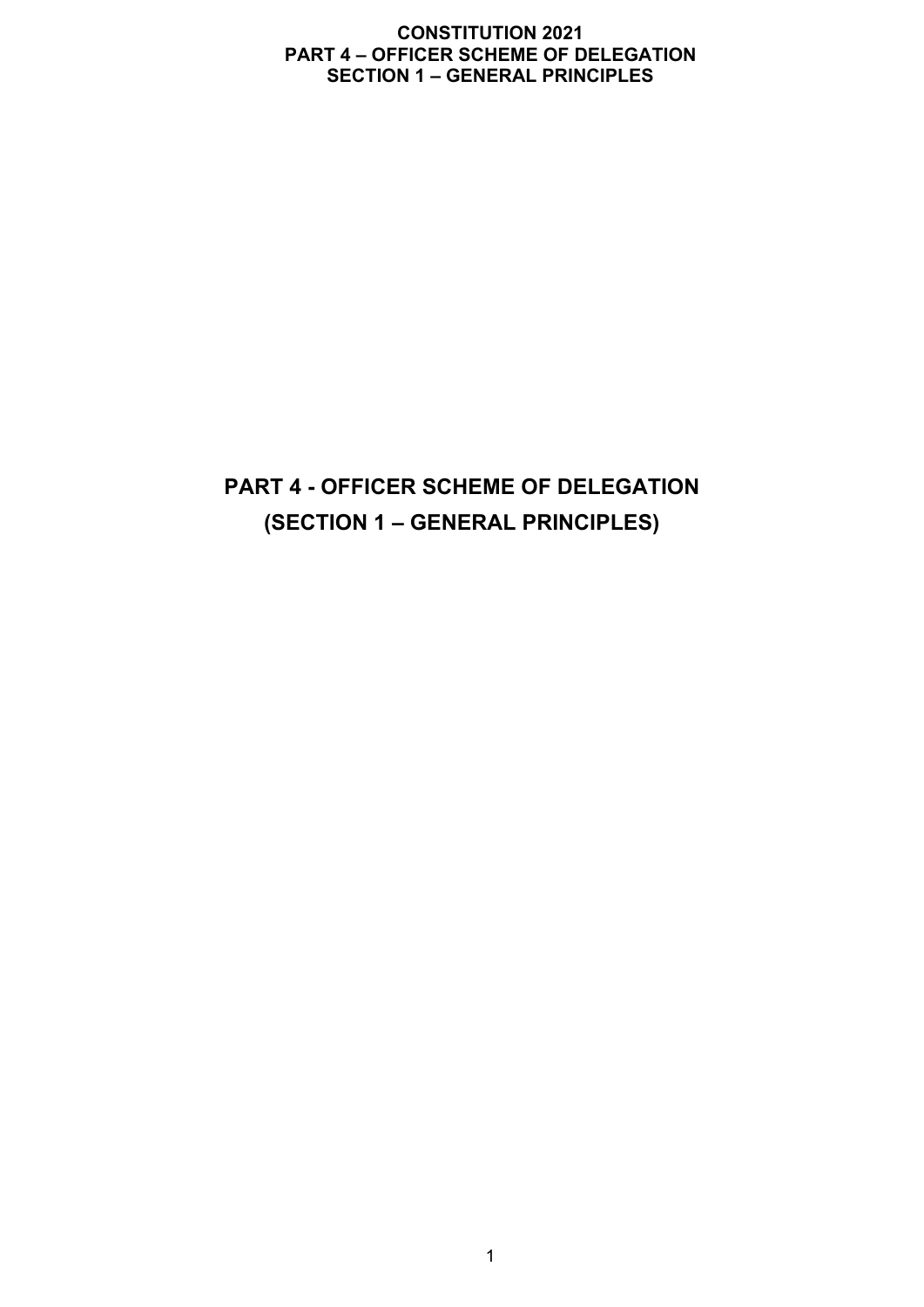## **Part 4 is set out in four sections as follows:**

- Section 1: General Principles and Delegation to Chief Executive
- Section 2: Chief Executive and Directors
- Section 3: Group Heads
- Section 4: Functions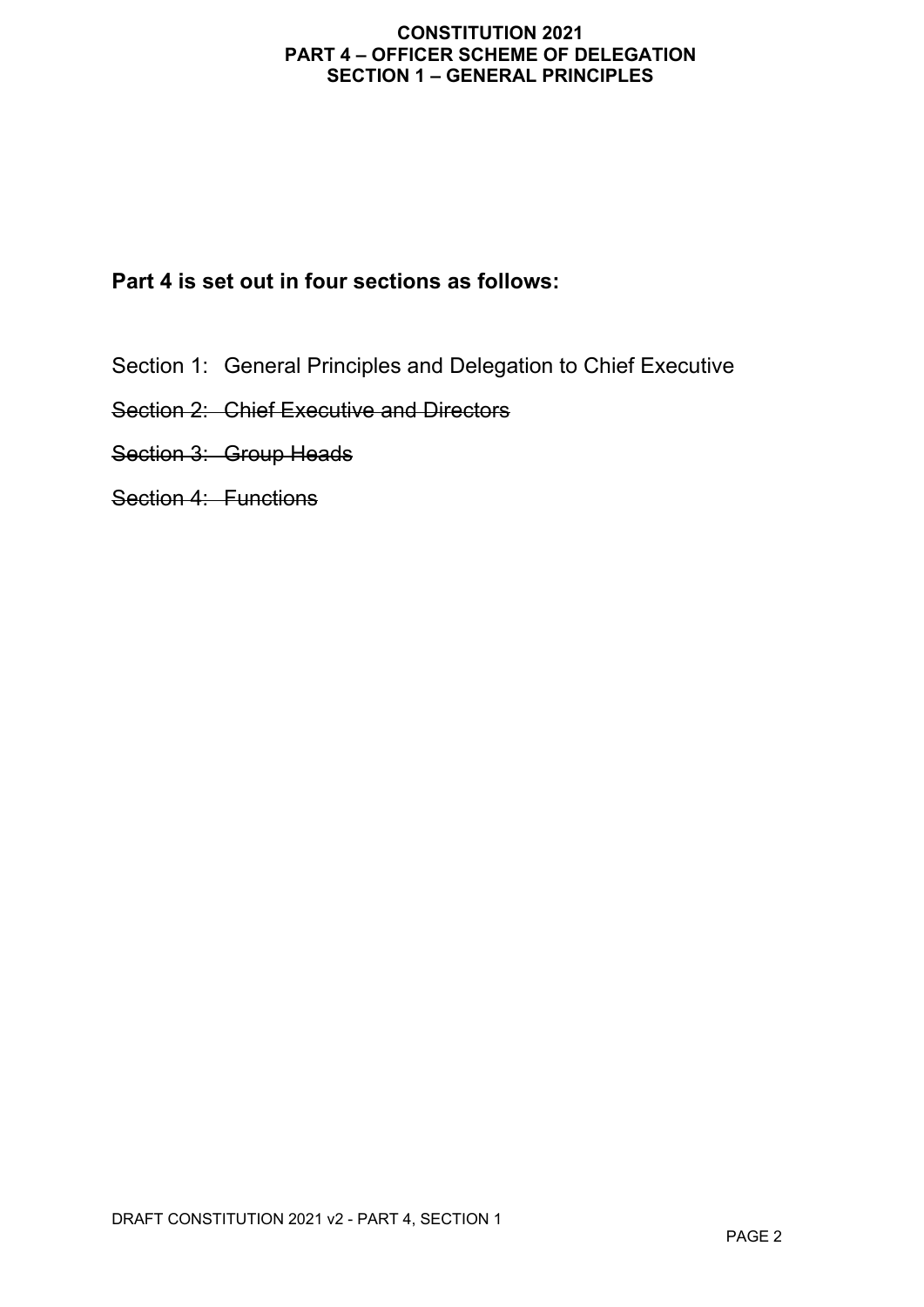## **Contents**

| 5.0 | RECORDS OF DECISIONS MADE BY OFFICERS WITH DELEGATED |  |
|-----|------------------------------------------------------|--|
|     |                                                      |  |
|     |                                                      |  |
|     |                                                      |  |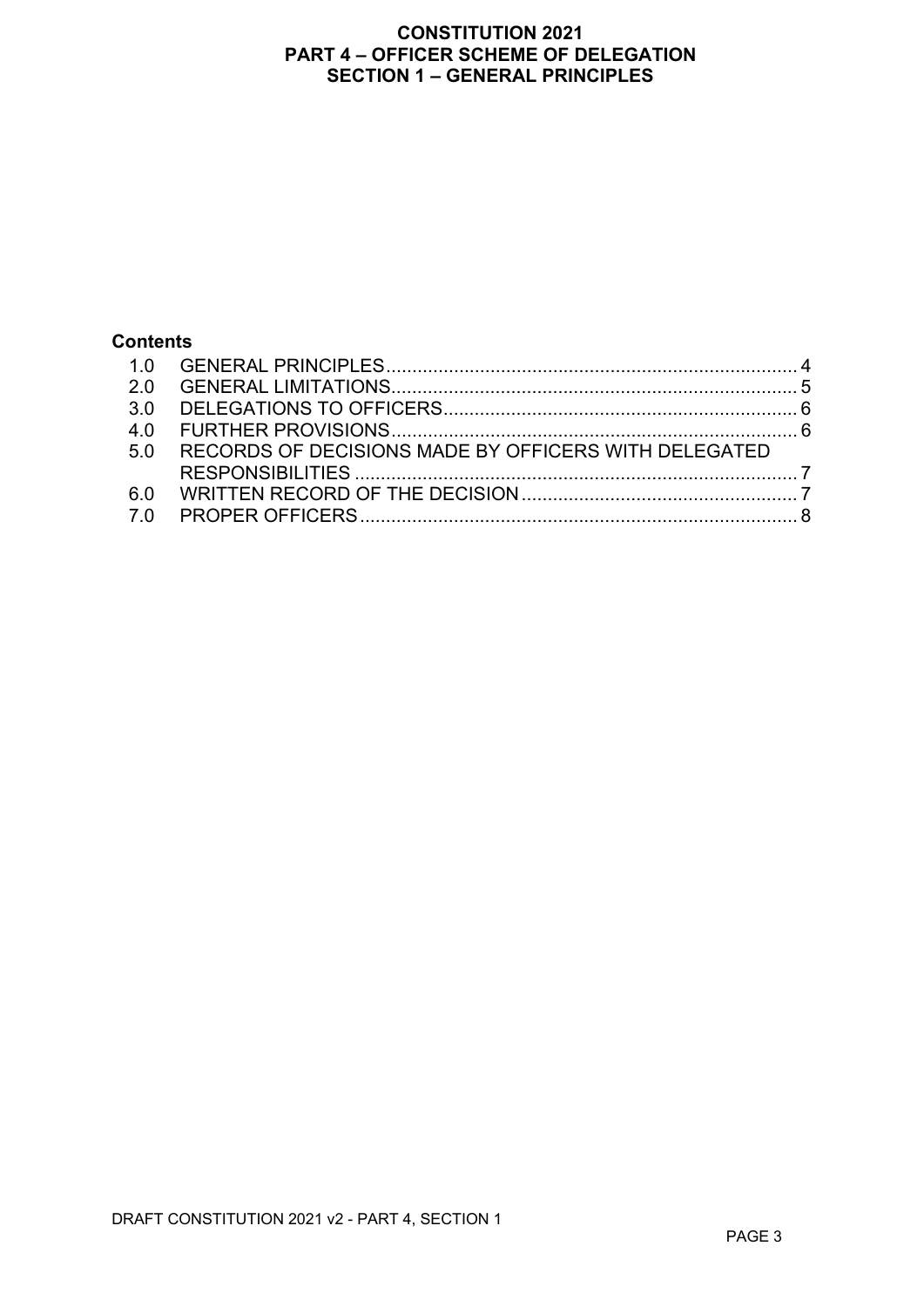#### **1.0 GENERAL PRINCIPLES**

- 1.1 All functions that are not specifically reserved by law or under this Constitution to the Full Council, a regulatory committee, sub-committee or service committee or officers, are delegated to the relevant Service Committee Chief Executive in accordance with annexe 1.
- 1.2 Subject to the above, the The council's functions delegated to officers are set out in Sections 2 and 3 of this Part of the Constitution.
- 1.3 This scheme is made by the council under section 101(1) (a) of the Local Government Act 1972
- 1.4 The scheme is made in accordance with section 151 of the Local Government Act 1972, and all other provisions relating to functions held by the council; and shall be construed in accordance with any legislation amending, or substituted for, any of those provisions, or any legislation having a similar purpose or made for similar purposes.
- 1.5 This scheme does not delegate to officers:
	- any matter reserved to the Full Council,
	- any matter which by law may not be delegated to an officer,
	- any matter expressly reserved to a committee or sub-committee by this Constitution,
	- any power to change concession policies,
	- any power to make a decision on permanent savings in a budget,
	- any power to make an order for the compulsory acquisition of land,
	- any power to acquire land in advance of requirements,
	- any power to confirm any order, or to issue or grant any permission, consent, licence or other determination, which is the subject of a statutory right of objection that has been duly exercised.
- 1.6 In respect of any matter falling within the parameters of this scheme, the Chief Executive may in writing make such detailed delegations to Directors concerning functions and activities arrangements with Directors for the discharge of functions within their areas of responsibility as they the Chief Executive considers appropriate.
- 1.7 This scheme delegates powers and duties within broad functional descriptions. It includes powers and duties under all legislation, byel a ws present and future, and common law provisions, within those descriptions, and all powers and duties incidental to that legislation including the institution and conduct of proceedings. The powers and duties shall be exercised in accordance with the Constitution and the policies and objectives of the council relevant to the matter upon which action is to be taken.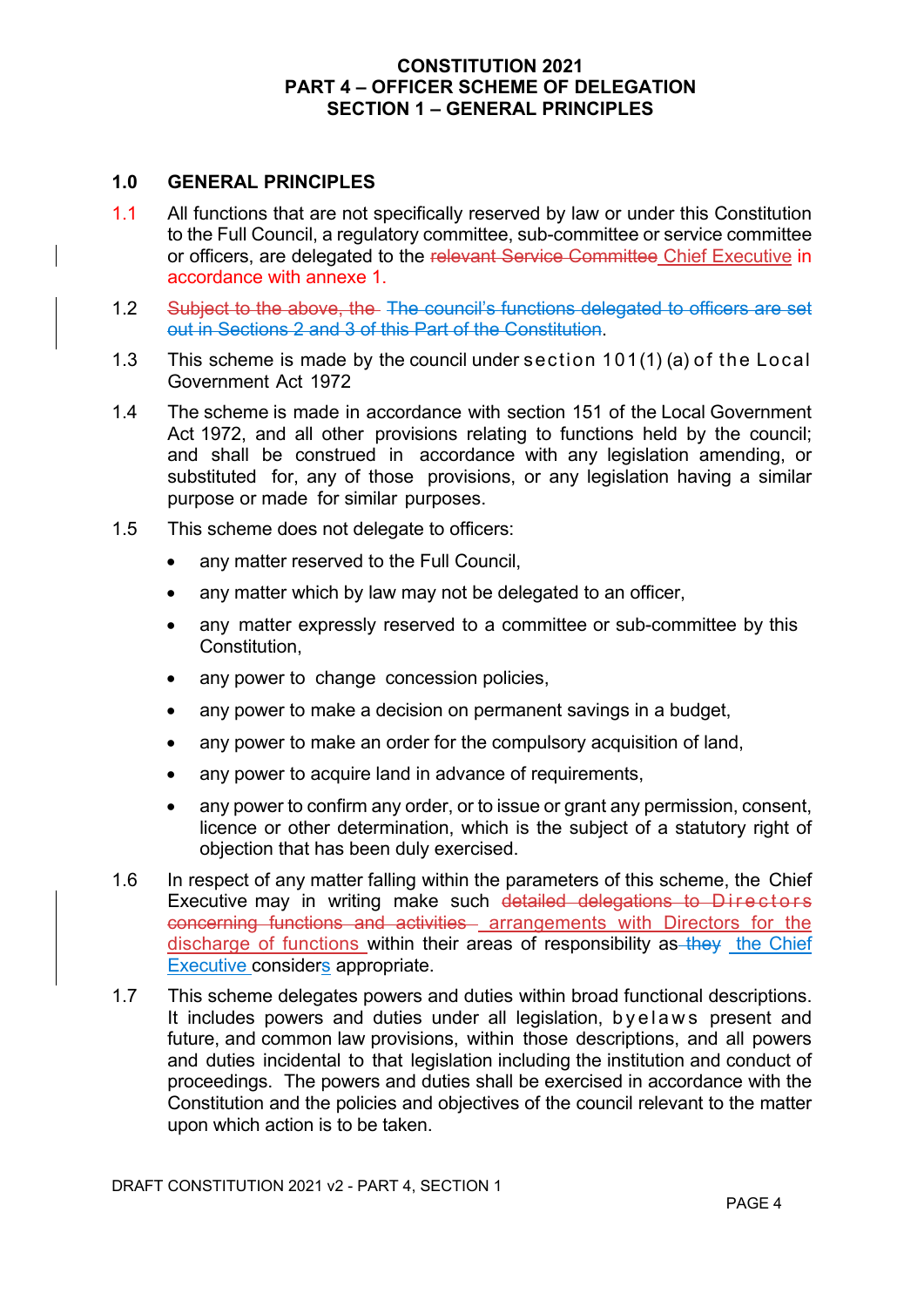- 1.8 This scheme includes an obligation on officers to keep members of the council properly informed of activity arising within the scope of these delegations.
- 1.9 These general principles and any amendment of or addition to them made by the council shall apply to the delegation of functions in the Constitution.

## **2.0 GENERAL LIMITATIONS**

- 2.1 An officer, in exercising delegated powers, shall consult other appropriate officers and shall have regard to any advice received.
- 2.2 Any exercise of delegated powers shall be subject to any Policy Framework approved by the council, including the authority's employment policies and disciplinary procedures, equality policies, and any service delivery policies; and shall be guided by relevant Codes of Conduct or Protocols produced or adopted by the council (including any code or protocol which has been included within the council's Constitution) and the Corporate Plan.
- 2.3 Any exercise of delegated powers shall be subject to:
	- any statutory restrictions
	- the council's Procedure Rules relating to Purchasing, Procurement, Contracts and Disposals
	- the council's Financial Procedure Rules
	- Article 13 of the Constitution (Finance, Contracts and Legal Matters)
	- the provisions generally of this Part of the Constitution
- 2.4 In exercising delegated powers, officers shall not go beyond the provision made in the revenue or capital budgets for their service, except to the extent permitted by the council's Financial Procedure Rules or the Procedure Rules relating to Purchasing, Procurement, Contracts and Disposals set out in Part 6 of this Constitution.
- 2.5 Any matters relating to the making and/or alteration of council policy shall be referred to the Full Council or the relevant Service Committee.
- 2.6 The delegation of authority to deal with any matter shall not override the power of the council to call for a report on any decision or action taken or to require any such matter under consideration to be referred to the council or to the appropriate committee or sub-committee for decision.
- 2.7 The Chief Executive, a Director or Group Head may, after consultation with any officer concerned, refer to the council, the appropriate committee or subcommittee for decision any matter which has been brought to their notice and which in their opinion, because of special difficulty or otherwise, warrants such reference.
- 2.8 It shall always be open to an officer to whom authority is delegated to consult the appropriate chair of a committee on the exercise of a delegated function, or not to exercise a delegated function but to refer the matter back to the Full Council, the relevant committee or sub-committee for decision.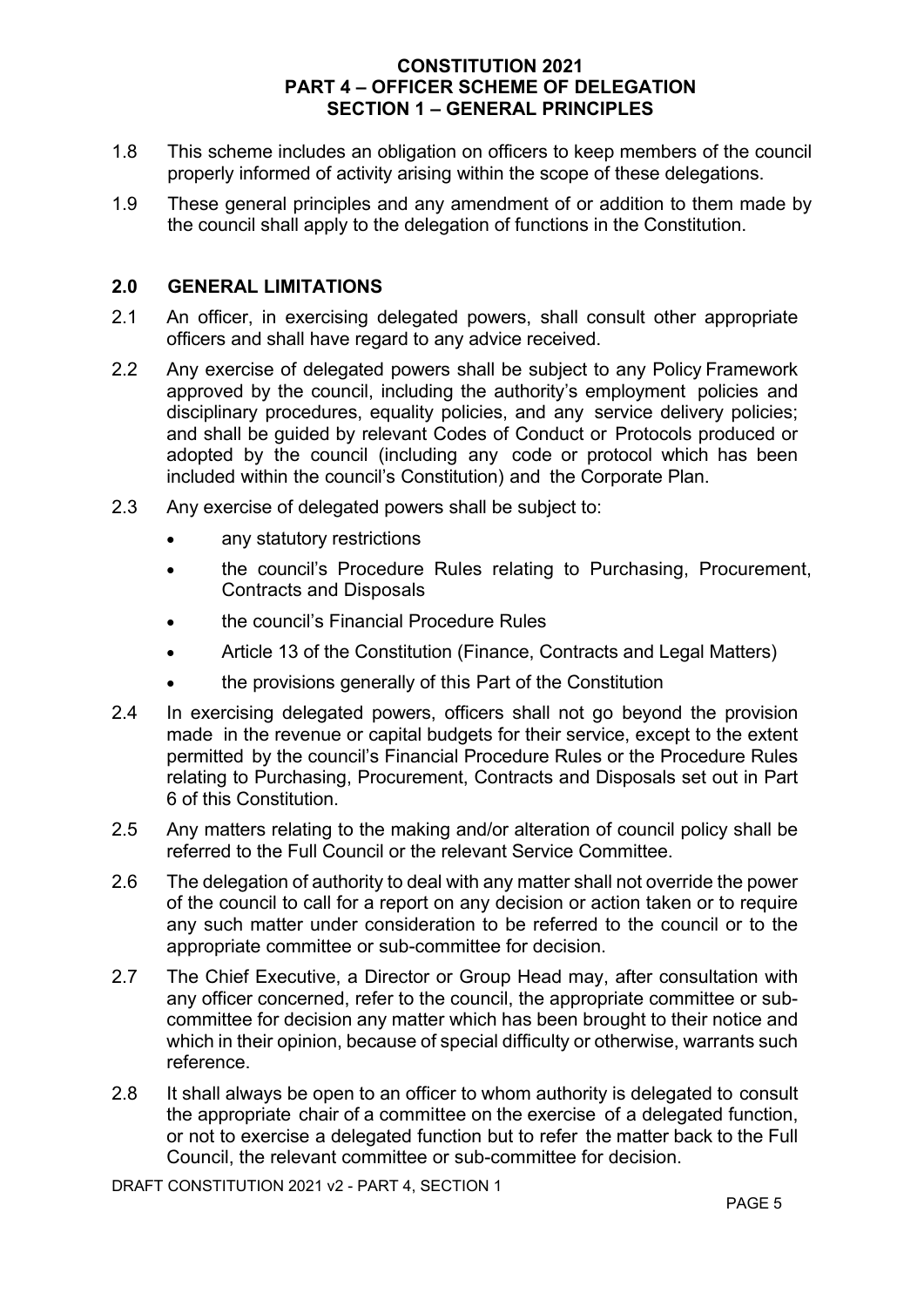- 2.9 Where a delegation requires the agreement of, or consultation with a committee chair, such delegation shall allow for the substitution of the vicechair or in their absence, another member of the committee.
- 2.10 An officer to whom authority is delegated shall have power to undertake all work to give full effect to any decision of the Council, its Committees and Sub-**Committees**

## **3.0 DELEGATIONS TO OFFICERS**

- 3.1 The functions or activities listed in Sections 2 and 3 of this Part of the Constitution and varied from time to time are delegated to the officers in the posts named in Sections 2 and 3.
- 3.23.1 **Limitations of delegations -** The powers delegated to officers under this scheme do not include any power to take a decision which is properly a matter for the council, or a committee or sub-committee. Officers are, in the context of this scheme, responsible for the management of their services, the provision of advice to the council and members, and the implementation of council policies and decisions. A decision which an officer takes, under a delegation made by or under this scheme, must:
	- implement a policy previously approved or decision previously taken by the council, or a committee or sub-committee; or
	- facilitate, or be conducive or incidental to, the implementation of a policy or decision previously approved;
	- be recorded in accordance with paragraphs 5.1 and 5.2 below

#### **4.0 FURTHER PROVISIONS**

- 4.1 **Continuation of existing delegations** A delegation to an officer which existed at the date of the introduction of this scheme shall, to any extent that it remains unaltered by (and is not inconsistent with) any delegation (or variation to a delegation) made by or under this scheme, shall continue to have effect.
- 4.2 **Deemed delegations** Where in respect of a given function or activity, no delegation is in effect, and an officer has a management responsibility in relation to the exercise of that function or activity, the exercise of any delegated authority necessary to carry out the function or activity effectively shall be deemed to have been delegated to that post holder.
- 4.3 In this scheme, "officer" means the holder of any post to which a function or activity, or powers and duties in relation to such a function or activity, may be delegated.
- 4.4 Where a function or activity has been specifically delegated by or under this scheme to an officer, and where the officer to whom the delegation was made is absent or otherwise unavailable, that function or activity shall not be exercised by another officer without the consent of the Chief Executive.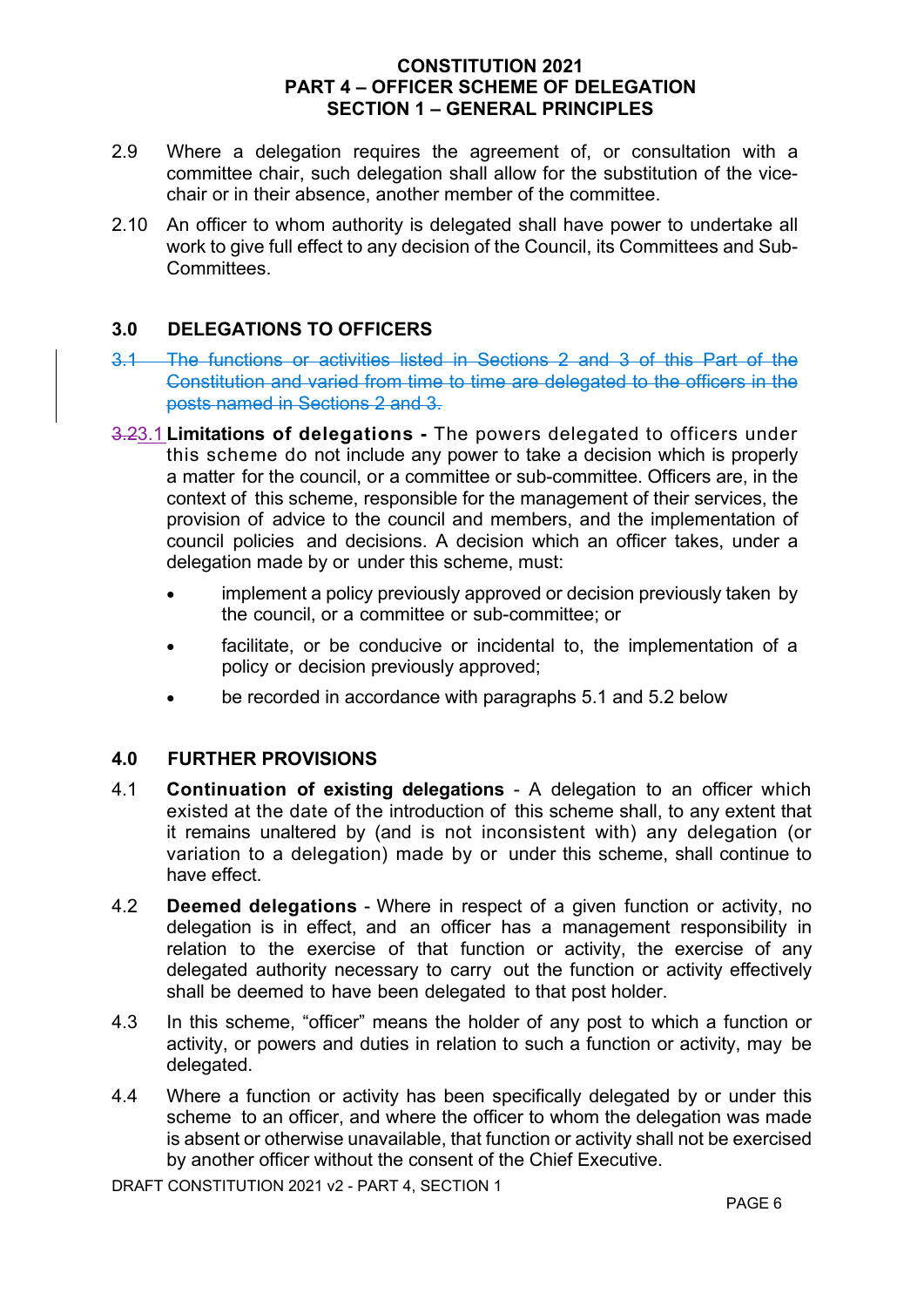- 4.5 An authority delegated to officers includes management of the human and material resources made available for the service area and any function concerned, within the limitations of this scheme, and subject to any specific delegations made by or in accordance with this scheme to another officer.
- 4.6 In each case, a delegated authority excludes any determination of policy, any exception to policy, or of any budget by the officer concerned.

#### **5.0 RECORDS OF DECISIONS MADE BY OFFICERS WITH DELEGATED RESPONSIBILITIES**

- 5.1 It is the responsibility of every officer exercising a delegated responsibility to maintain a paper or electronic record of all decisions made and actions decided upon for a period of six years or such other period as required by statute or regulation in a manner that meets the overall responsibility of the council arising from that decision, including the needs of officers from all services who will action the decision as well as the officers who are responsible for the governance of the council.
- 5.2 Where a decision delegated to an officer would otherwise have been taken by the Full Council, a committee, sub-committee or joint committee either:
	- a) under a specific express authorisation; or
	- b) under a general authorisation to officers to take such decisions and, the effect of the decision is to -
		- grant a permission or licence;
		- affect the rights of an individual; or
		- award a contract or incur expenditure which, in either case, materially affects the Council's financial position

the decision-making officer must produce and retain for a period of six years a written record of the decision as soon as practicable containing the following information:

- i. the date the decision was taken:
- ii. a record of the decision and the reasons for the decision;
- iii. details of alternative options, if any, considered and rejected; and
- iv. where the decision falls under paragraph 5.2 a) above, the names of any member of the council who has declared a conflict of interest in relation to the decision

#### **6.0 WRITTEN RECORD OF THE DECISION**

6.1 For decision made under Paragraph 5.2 above, the written record must, as soon as reasonably practicable after the decision is made, be available:

DRAFT CONSTITUTION 2021 v2 - PART 4, SECTION 1 a) for inspection at council offices during normal working hours; and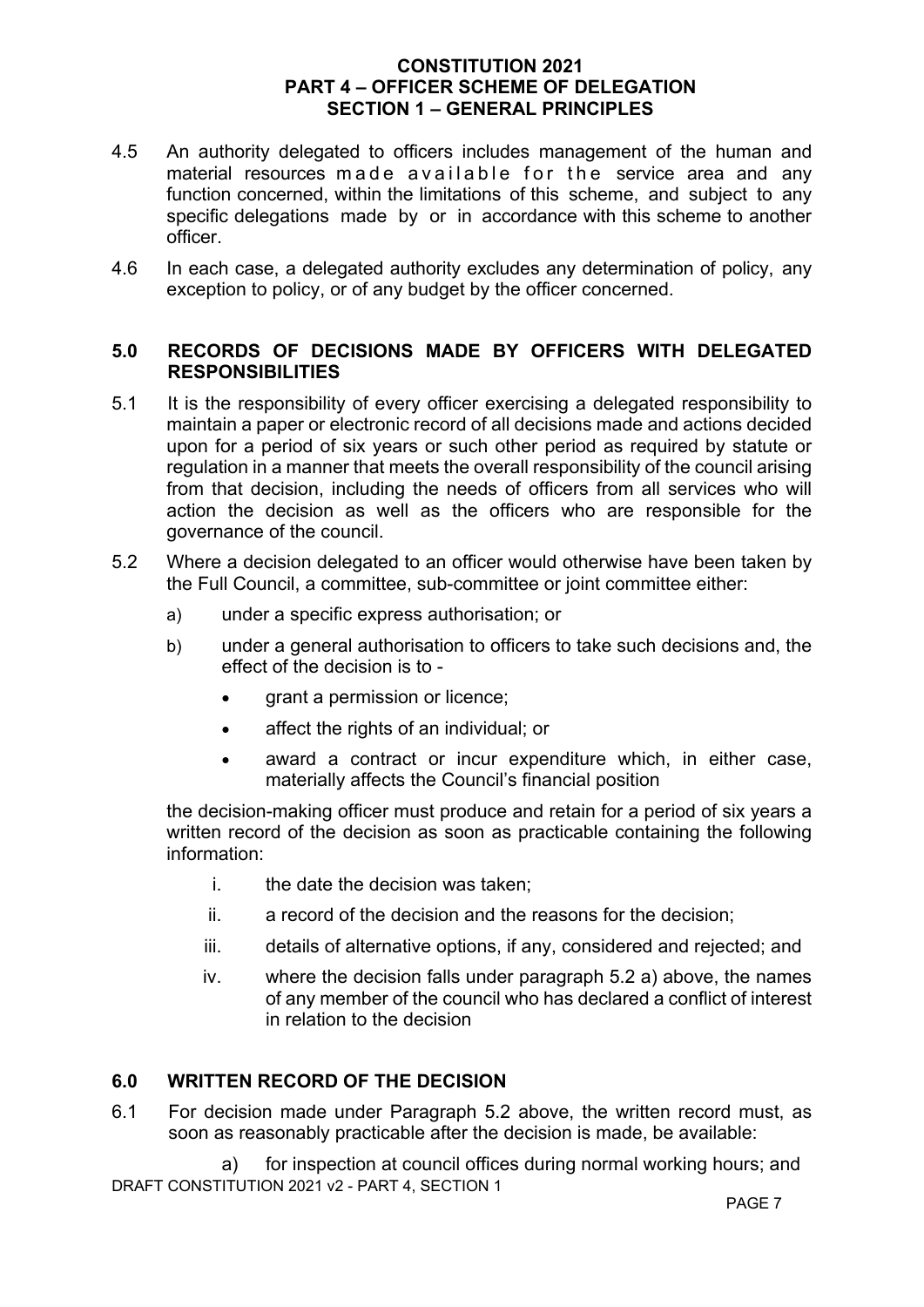b) to view online

## **7.0 PROPER OFFICERS**

7.1 The Local Government Act 1972 introduced a requirement that the officer required to perform specified duties should be the "Proper Officer" appointed by the council for that purpose. The council has designated the undermentioned officers in the following table as the 'Proper Officers' for the sections and schedules indicated.

| <b>Legislation Title (in</b><br>alphabetical order)                                              | <b>Purpose</b>                                                          | <b>Proper Officer</b>  |
|--------------------------------------------------------------------------------------------------|-------------------------------------------------------------------------|------------------------|
| <b>Local Authorities</b><br>(Referendums)<br>(Petitions)<br>(England)<br><b>Regulations 2011</b> | <b>Petitions and Referendums</b>                                        |                        |
| <b>Local Government</b>                                                                          |                                                                         |                        |
| Act 1972:<br>∙Schedule12 - para<br>4(2)(b)                                                       | <b>Signing of Council summons</b><br>to attend a meeting                |                        |
|                                                                                                  |                                                                         | <b>Chief Executive</b> |
|                                                                                                  |                                                                         |                        |
| ⋅Schedule14 para                                                                                 | Certification of resolutions                                            | <b>Chief Executive</b> |
| 25(7)                                                                                            | passed by the Council                                                   |                        |
| $\cdot$ S. 13(3)                                                                                 | Parish Trustee (In a parish<br>not having a separate parish<br>council) |                        |
| $\cdot$ S. 83(1)                                                                                 | Declarations of acceptance<br>of office                                 |                        |
| $\cdot S. 84$                                                                                    | Resignation of a<br>Member from office                                  |                        |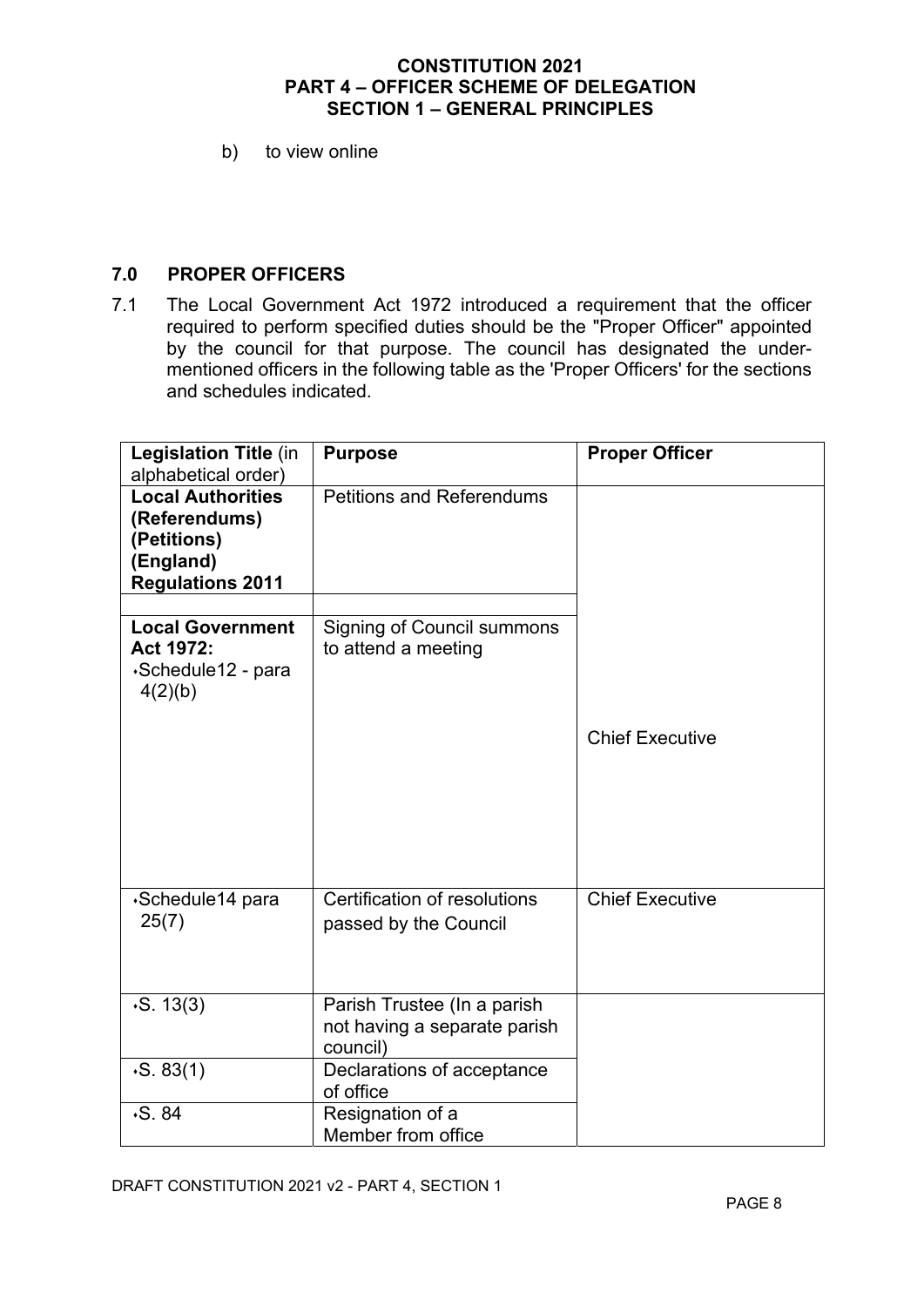| Legislation Title (in<br>alphabetical order)                                                           | <b>Purpose</b>                                                             | <b>Proper Officer</b>                                         |
|--------------------------------------------------------------------------------------------------------|----------------------------------------------------------------------------|---------------------------------------------------------------|
| $\cdot$ S. 88(2)                                                                                       | <b>Convening of Council</b><br>meeting for filling Chair<br>casual vacancy |                                                               |
| $\cdot$ S. 89(1)(b)                                                                                    | Notice of casual councillor<br>vacancy                                     | <b>Chief Executive</b>                                        |
| $-S. 100A - 100K$                                                                                      | Access to Information                                                      |                                                               |
| . S. 115(2)                                                                                            | Payment of money due                                                       | Group Head of Corporate                                       |
| $\cdot$ S. 146(1)(a)                                                                                   | Securities - statutory<br>declaration                                      | Support                                                       |
| $\cdot$ S. 146(1)(b)                                                                                   | Securities - certificate                                                   |                                                               |
| $\cdot$ S. 151                                                                                         | <b>Financial administration</b>                                            |                                                               |
| $\cdot$ S. 191                                                                                         | <b>Ordnance Survey applications</b>                                        | Director of Place                                             |
| $-S.s 210(6)$ and (7)                                                                                  | <b>Charities</b>                                                           | Group Head of Corporate<br>Support                            |
| $\cdot$ S. 225(1)                                                                                      | Deposit of documents                                                       | <b>Chief Executive Monitoring</b><br><b>Officer</b>           |
| $\cdot$ S. 229(5)                                                                                      | Certification of photocopies<br>(other than accounts)                      | <b>Monitoring Officer</b>                                     |
| $\cdot$ S.s 234(1) and (2)                                                                             | Authentication of documents                                                | <b>Chief Executive Monitoring</b><br><b>Officer</b>           |
| $\cdot$ S.s 236(9)                                                                                     | <b>Distribution of Byelaws</b>                                             | Group Head of Corporate                                       |
| $-S.238$                                                                                               | Provide certified copies of<br><b>Byelaws</b>                              | Support                                                       |
| <b>Local Government</b><br>Finance Act 1988 -<br>S.114                                                 | Proper administration of<br>financial affairs                              | Section 151 Officer                                           |
| <b>Local Government</b><br>(Miscellaneous<br><b>Provisions) Act</b><br>$1976 - S.41$                   | Evidence of resolutions and<br>minutes of proceedings                      | Group Head of Corporate<br>Support-Law &<br><b>Governance</b> |
| <b>Local Government</b><br>Act $2000 - S$ s 49 to<br>81 (insofar as the<br>same are still in<br>force) | <b>Conduct of Members</b>                                                  | <b>Monitoring Officer</b>                                     |
| <b>Local Government</b><br>& Housing Act<br>$1989 -$<br>$\cdot$ S. 4                                   | <b>Head of the Paid Service</b>                                            | <b>Chief Executive</b>                                        |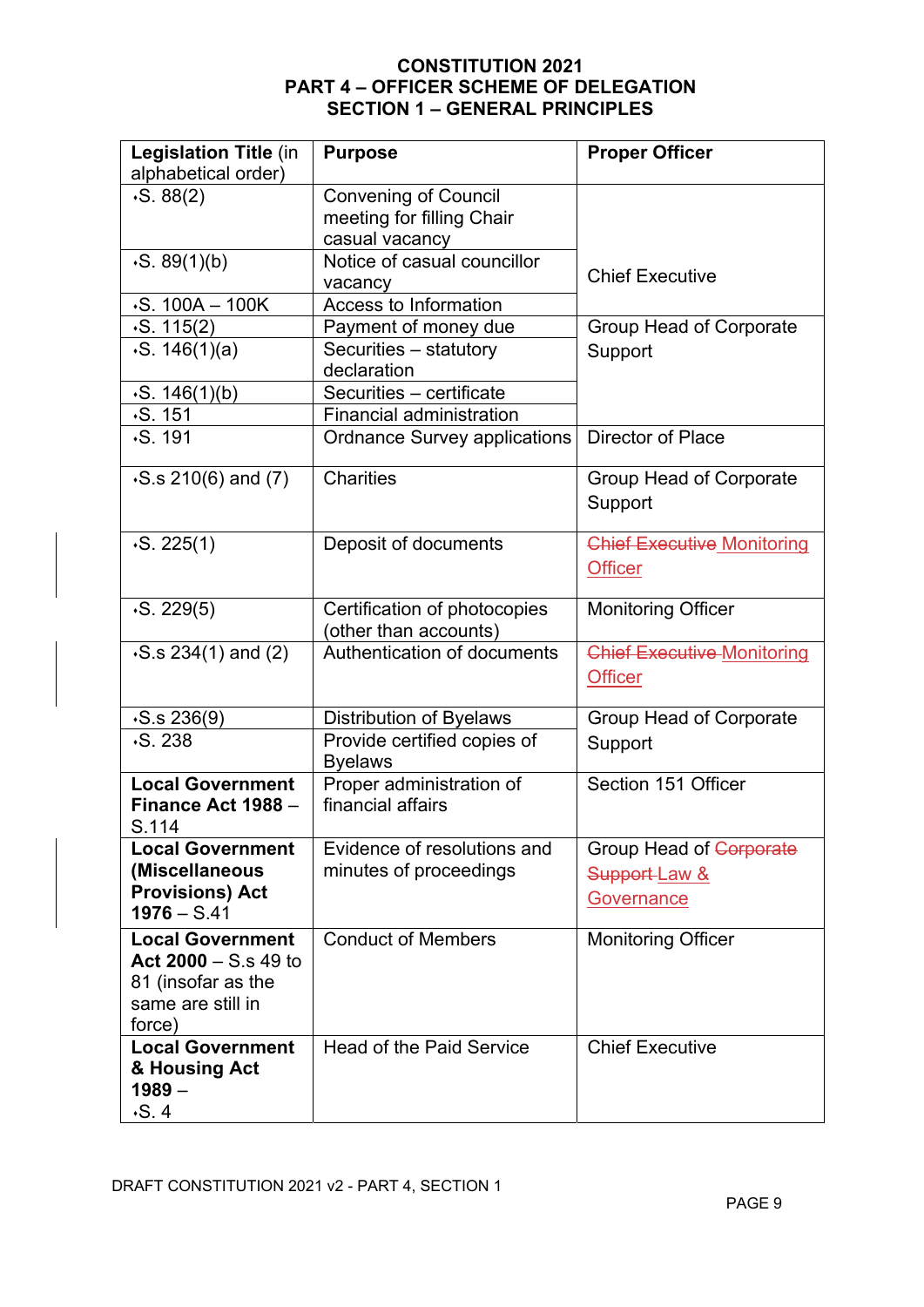| <b>Legislation Title (in</b><br>alphabetical order)                                                | <b>Purpose</b>                                                                                           | <b>Proper Officer</b>                                                                                            |
|----------------------------------------------------------------------------------------------------|----------------------------------------------------------------------------------------------------------|------------------------------------------------------------------------------------------------------------------|
| $\cdot$ S. 5                                                                                       | <b>Monitoring Officer</b>                                                                                | Group Head of Law &<br>Governance                                                                                |
| <b>Public Health</b><br>(Control of<br>Disease) 1984<br>$\cdot$ S. 1<br>$\cdot$ S. 61              | Duty to execute this Act<br>Power to enter premises                                                      | The Council has appointed<br>Public Health England to<br>act as Proper Officer when<br>dealing with these powers |
| Neighbourhood<br><b>Planning</b><br>(Referendums)<br><b>Regulations 2012</b>                       | <b>Counting Officer</b>                                                                                  | Chief ExecutiveDirector of<br><b>Place</b>                                                                       |
| <b>Representation of</b><br>the<br>People Act 1983:<br>$\cdot$ S.8                                 | <b>Registration of Parliamentary</b><br>and Local Government Elector<br>- Electoral Registration Officer | <b>Chief Executive</b>                                                                                           |
| $\cdot$ S.28                                                                                       | <b>Conduct of Parliamentary</b><br>Elections - Discharge of<br>Returning Officer's<br><b>Functions</b>   | <b>Chief Executive</b>                                                                                           |
| $\cdot$ S.35                                                                                       | <b>Returning Officer</b>                                                                                 | <b>Chief Executive</b>                                                                                           |
| <b>Electoral</b><br><b>Administration Act</b><br>2006                                              | Updated local government<br>election rules                                                               | <b>Chief Executive</b>                                                                                           |
| <b>Police Reform and</b><br><b>Social</b><br><b>Responsibility Act</b><br>2011                     | <b>Police and Crime</b><br>Commissioner<br><b>Elections</b>                                              | <b>Chief Executive</b>                                                                                           |
| <b>Planning (Listed</b><br><b>Buildings and</b><br><b>Conservation</b><br>Areas) Act 1990 -<br>S.2 | Deposit of lists of buildings of<br>special architectural or historic<br>interest                        | <b>Director of Place</b>                                                                                         |

- 7.2 In any enactment passed before or during the 1971/72 session of Parliament other than the Local Government Act, 1972 or in any instrument made before 26th October 1972, a reference to a specified officer of the council shall be deemed to be a reference to the relevant Director in which the function of the specified officer is now vested, or in appropriate cases to Public Health England.
- 7.3 Where written evidence of any such appointment as aforesaid is required, the Chief Executive or their nominated deputy shall issue it.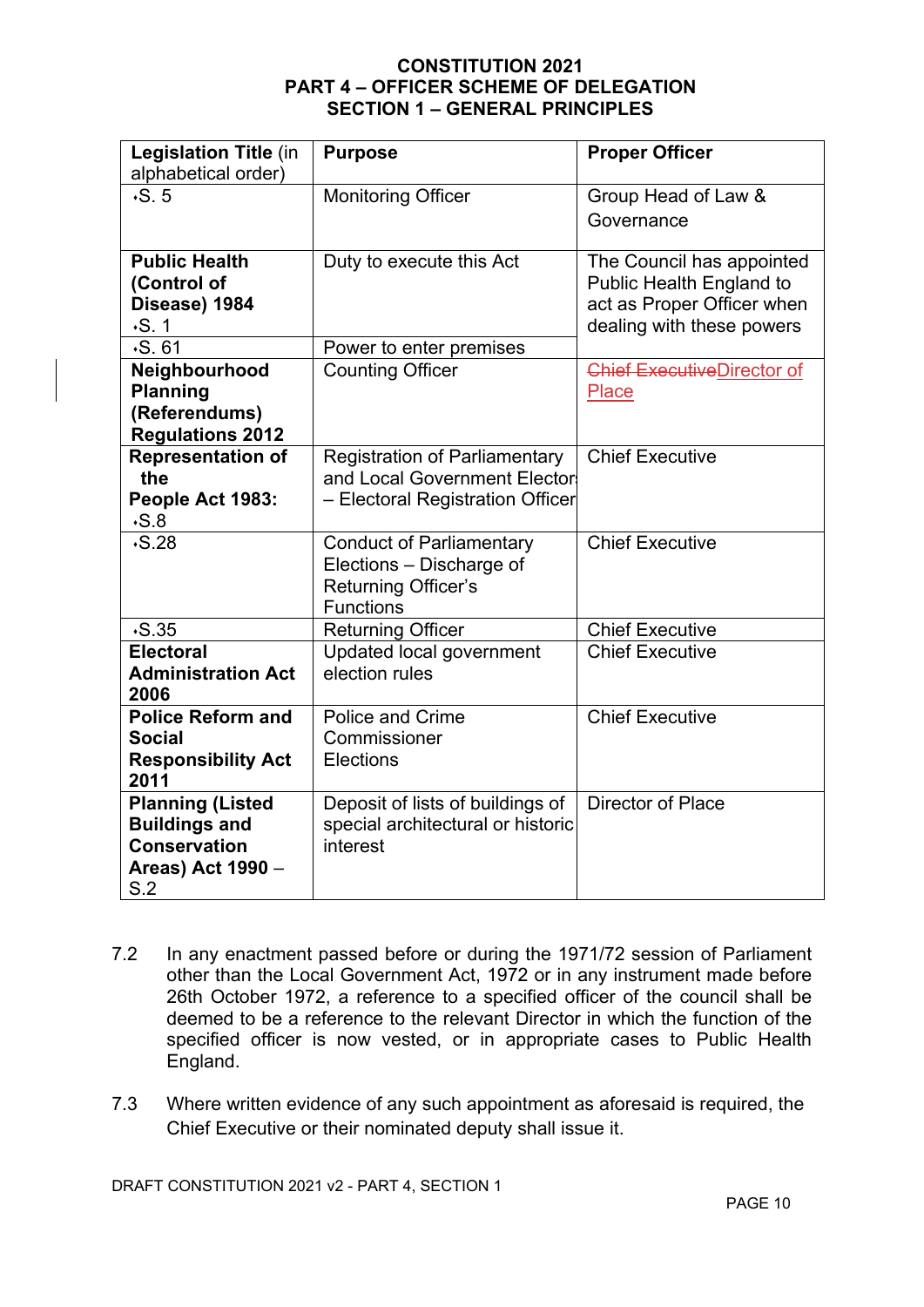- 7.4 Officers responsible for the Governance of the council are:
	- Finance Group Head of Corporate Support
	- Internal Audit Internal Audit Manager Group Head of Corporate **Support**
	- Committee Services and Information Management Group Head of Law & Governance

## **ANNEXE 1 – GENERAL DELEGATION TO THE CHIEF EXECUTIVE**

## **CHIEF EXECUTIVE**

- 1.1 With the exception of Proper Officer powers and those powers delegated to:
	- a) the Group Head of Law & Governance when acting as Monitoring Officer; and
	- b) the Group Head of Corporate Support when acting as Section 151 Officer
	- c) Chief Executive when acting as Head of Paid Service

the Chief Executive has the power to take all lawful action consistent with overall council policy to deliver agreed strategy, plans and policy, and to comply with and undertake all statutory obligations, duties, functions and powers and within approved budget.

- 1.2 Further to the above provisions, the Chief Executive may allocate, authorise or delegate responsibility for exercising particular powers to any officer of the Council as the Chief Executive thinks fit.. All such delegations (as opposed to authorisations) are to be recorded in writing and retained for the duration of the delegation (as opposed to authorisation) which shall not exceed a specified period exceeding six months and shall set out the description of the powers to be exercised by the officer of the council and state the post held by the officer, in accordance with the Local Government Act 2000 (Constitutions) (England) Direction 2000.
- 1.3 For the purposes of the above provisions, the statutory obligations, duties, etc. referred to shall include, but not exhaustively, those contained within the legislation set out in a matrix of statutes held by the delegating officer in respect of their service area, a copy of which shall be provided to the Monitoring Officer together with all amendments.
- 1.4 The Monitoring Officer will maintain a central record of all delegations received from the delegating officers as are established under Paragraph 1.2 of this Part of the Constitution and will make them available for public inspection pursuant to section 100G of the Local Government Act 1972.